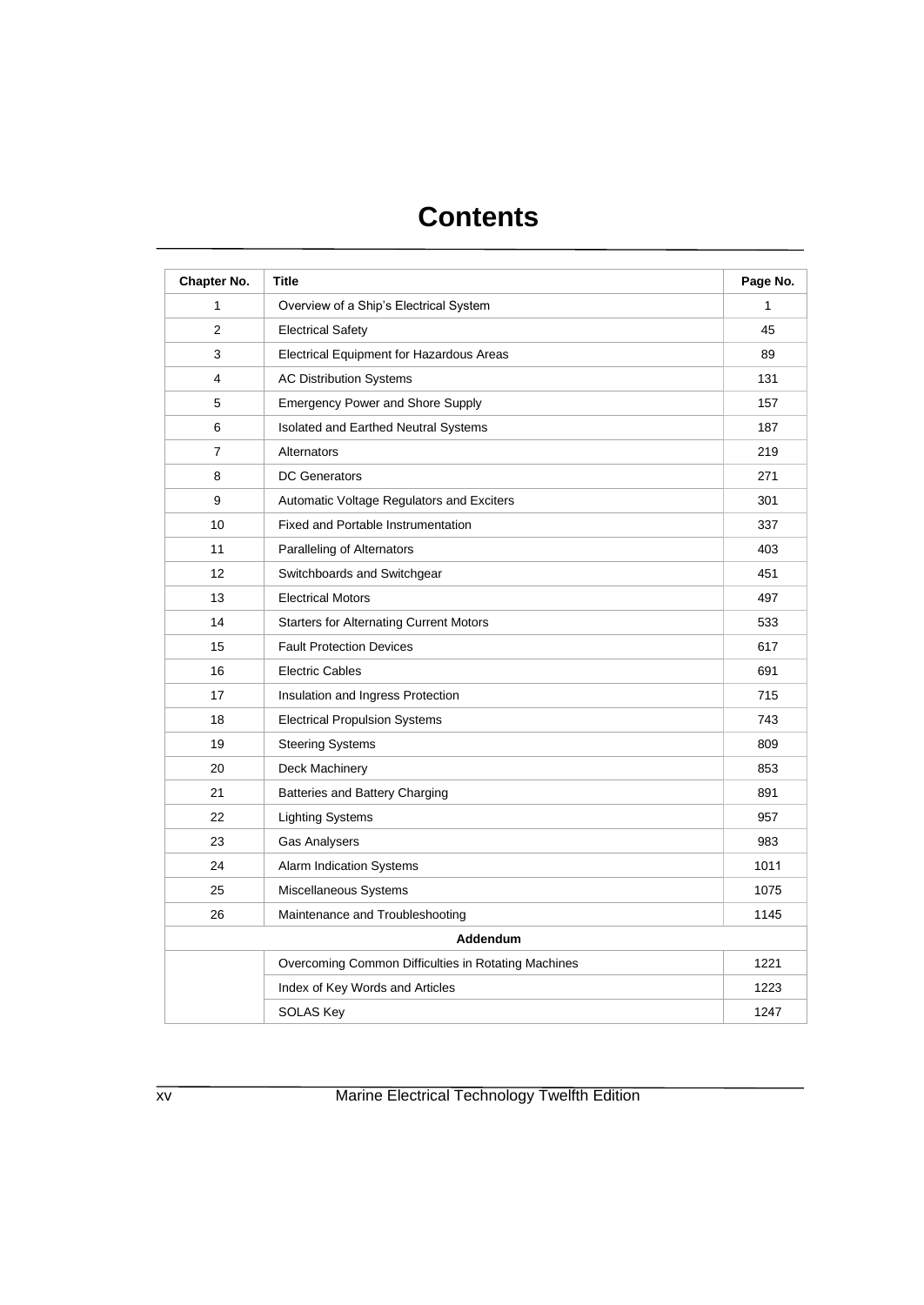| Chapter 1 - Overview of a Ship's Electrical System |                                           |          |
|----------------------------------------------------|-------------------------------------------|----------|
| <b>Article No.</b>                                 | <b>Article</b>                            | Page No. |
| 1.1                                                | The Marine Environment                    | 1        |
| 1.2                                                | Effects of Inclination                    | 2        |
| 1.3                                                | <b>General Provisions</b>                 | 4        |
| 1.4                                                | Installation and Basic Maintenance        | 9        |
| 1.5                                                | <b>Effects of Temperature</b>             | 9        |
| 1.6                                                | Systems and Major Components              | 10       |
| 1.7                                                | <b>Power Management Systems</b>           | 22       |
| 1.8                                                | <b>Electrical Diagrams</b>                | 28       |
| 1.9                                                | Relevant SOLAS Regulations (Chapter II-1) | 42       |

| <b>Chapter 2 - Electrical Safety</b> |                                                               |          |
|--------------------------------------|---------------------------------------------------------------|----------|
| Article No.                          | <b>Article</b>                                                | Page No. |
| 2.1                                  | Compliance with Regulations                                   | 45       |
| $2.2\phantom{0}$                     | The Inherent Dangers and Avoidance of Disastrous Consequences | 50       |
| 2.3                                  | <b>Passive Safety Measures</b>                                | 55       |
| 2.4                                  | <b>Active Safety Measures</b>                                 | 59       |
| 2.5                                  | Fundamental Requirements for Safe Installation of Equipment   | 62       |
| 2.6                                  | Dos and Don'ts While Working with Electrical Equipment        | 63       |
| 2.7                                  | Danger Signals                                                | 67       |
| 2.8                                  | Precautions for Preventing an Electric Shock                  | 67       |
| 2.9                                  | Conditions which Increase Danger to Personnel                 | 69       |
| 2.10                                 | Shock Risk with Portable AC Appliances                        | 70       |
| 2.11                                 | <b>High Voltage Safety</b>                                    | 74       |
| 2.12                                 | <b>Electrical Accidents</b>                                   | 78       |
| 2.13                                 | Maintenance of Records                                        | 85       |

| <b>Chapter 3 – Electrical Equipment for Hazardous Areas</b> |                                                                             |          |
|-------------------------------------------------------------|-----------------------------------------------------------------------------|----------|
| Article No.                                                 | <b>Article</b>                                                              | Page No. |
| 3.1                                                         | <b>Tanker Installations</b>                                                 | 89       |
| 3.2                                                         | The International Electrotechnical Commission's Ex Scheme                   | 95       |
| 3.3                                                         | <b>International Safety Standards</b>                                       | 99       |
| 3.4                                                         | Ventilation when using Varnishes, Volatile Paints etc., containing Solvents | 128      |

xvi Marine Electrical Technology Twelfth Edition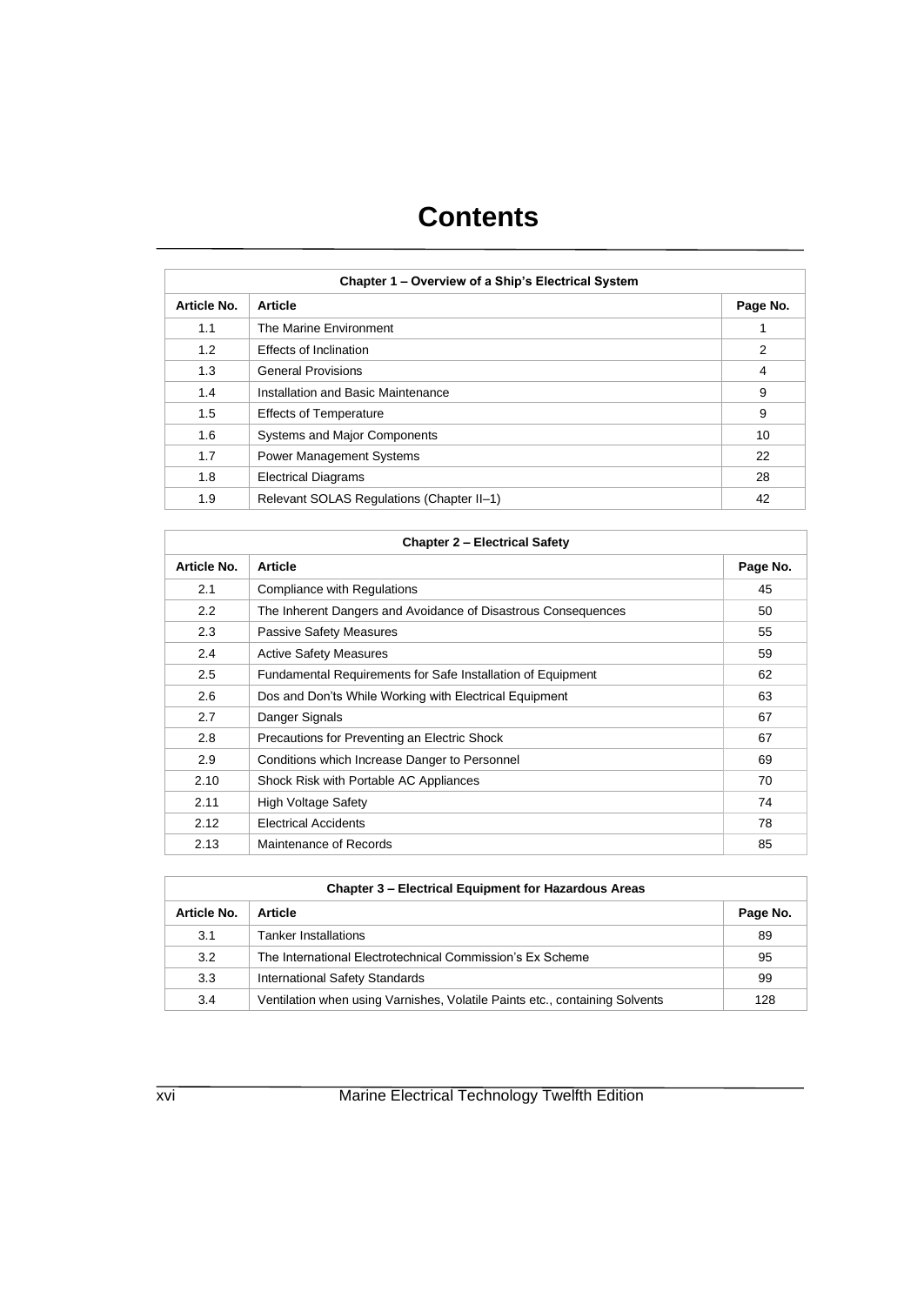| Chapter 4 – AC Distribution Systems |                                                                      |          |
|-------------------------------------|----------------------------------------------------------------------|----------|
| Article No.                         | <b>Article</b>                                                       | Page No. |
| 4.1                                 | The General Concept                                                  | 131      |
| 4.2.                                | Common Systems for the Distribution of AC Power                      | 132      |
| 4.3                                 | Merits and Demerits of AC and DC Systems                             | 134      |
| 4.4                                 | Specific Systems for Ship's Service                                  | 138      |
| 4.5                                 | Distribution Systems Onboard Ships                                   | 139      |
| 4.6                                 | General Distribution Scheme Onboard a Ship                           | 142      |
| 4.7                                 | <b>Distribution Transformers</b>                                     | 144      |
| 4.8                                 | <b>Isolation Transformers</b>                                        | 149      |
| 4.9                                 | General Scheme Applicable to all Types of Tankers                    | 150      |
| 4.10                                | Example of a High-voltage System for a Liquefied Natural Gas Carrier | 152      |
| 4.11                                | <b>Primary Power Bus</b>                                             | 154      |
| 4.12                                | <b>Relevant Regulations</b>                                          | 155      |

| Chapter 5 – Emergency Power and Shore Supply |                                         |          |
|----------------------------------------------|-----------------------------------------|----------|
| Article No.                                  | <b>Article</b>                          | Page No. |
| 5.1                                          | The Method of Supplying Emergency Power | 157      |
| 5.2                                          | The Electronic Speed Relay              | 171      |
| 5.3                                          | Arrangements for Periodic Testing       | 172      |
| 5.4                                          | <b>Transitional Source of Power</b>     | 173      |
| 5.5                                          | Operating Instructions                  | 174      |
| 5.6                                          | Shore Supply or Cold Ironing            | 175      |
| 5.7                                          | <b>Relevant Rules</b>                   | 182      |

| Chapter 6 – Isolated and Earthed Neutral Systems |                                      |          |
|--------------------------------------------------|--------------------------------------|----------|
| Article No.                                      | <b>Article</b>                       | Page No. |
| 6.1                                              | Electromagnetic Compatibility        | 187      |
| 6.2                                              | Isolated and Earthed Neutral Systems | 190      |
| 6.3                                              | Grounding                            | 193      |
| 6.4                                              | Significance of Earth Faults         | 197      |
| 6.5                                              | <b>Multiple Systems</b>              | 202      |
| 6.6                                              | Causes of Earth Faults               | 202      |
| 6.7                                              | <b>Prevention of Earth Faults</b>    | 204      |

xvii Marine Electrical Technology Twelfth Edition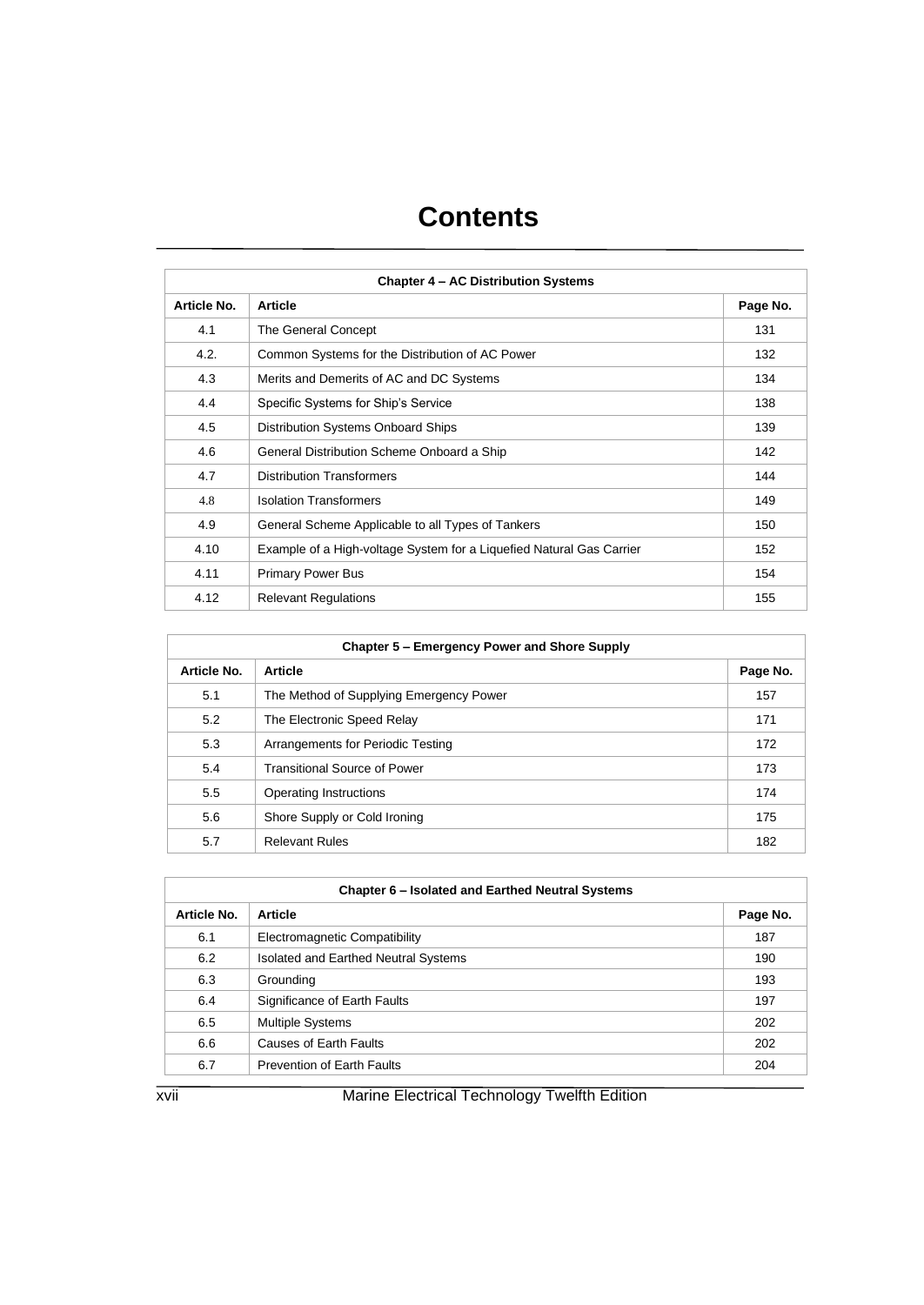| Chapter 6 – Isolated and Earthed Neutral Systems |                                           |          |
|--------------------------------------------------|-------------------------------------------|----------|
| <b>Article No.</b>                               | <b>Article</b>                            | Page No. |
| 6.8                                              | Earth Fault Monitors and Alarms           | 204      |
| 6.9                                              | Basics of a Digital Earth Fault Monitor   | 209      |
| 6.10                                             | Detection and Clearance of an Earth Fault | 210      |
| 6.11                                             | <b>Relevant Rules</b>                     | 214      |

| <b>Chapter 7 - Alternators</b> |                                                |          |
|--------------------------------|------------------------------------------------|----------|
| <b>Article No.</b>             | <b>Article</b>                                 | Page No. |
| 7.1                            | The Basic Concept                              | 219      |
| 7.2                            | The Elementary Alternator                      | 221      |
| 7.3                            | Rotor and Stator                               | 223      |
| 7.4                            | Armature and Field                             | 224      |
| 7.5                            | <b>Rotating Armature Alternators</b>           | 224      |
| 7.6                            | <b>Rotating Field Alternators</b>              | 225      |
| 7.7                            | The Brushless Alternator                       | 235      |
| 7.8                            | The High-voltage Brushless Alternator          | 242      |
| 7.9                            | Outline of Operation of a Brushless Alternator | 244      |
| 7.10                           | <b>Generator Heating</b>                       | 245      |
| 7.11                           | Shaft-driven Alternators                       | 245      |
| 7.12                           | Exhaust Gas Turbo-generator System             | 254      |
| 7.13                           | Advantages of Shaft Generators                 | 256      |
| 7.14                           | Disadvantages of Shaft Generators              | 257      |
| 7.15                           | <b>High Voltage Systems</b>                    | 258      |
| 7.16                           | <b>Alternator Starting</b>                     | 260      |
| 7.17                           | Harmonics                                      | 262      |
| 7.18                           | <b>Relevant Rules</b>                          | 266      |

xviii Marine Electrical Technology Twelfth Edition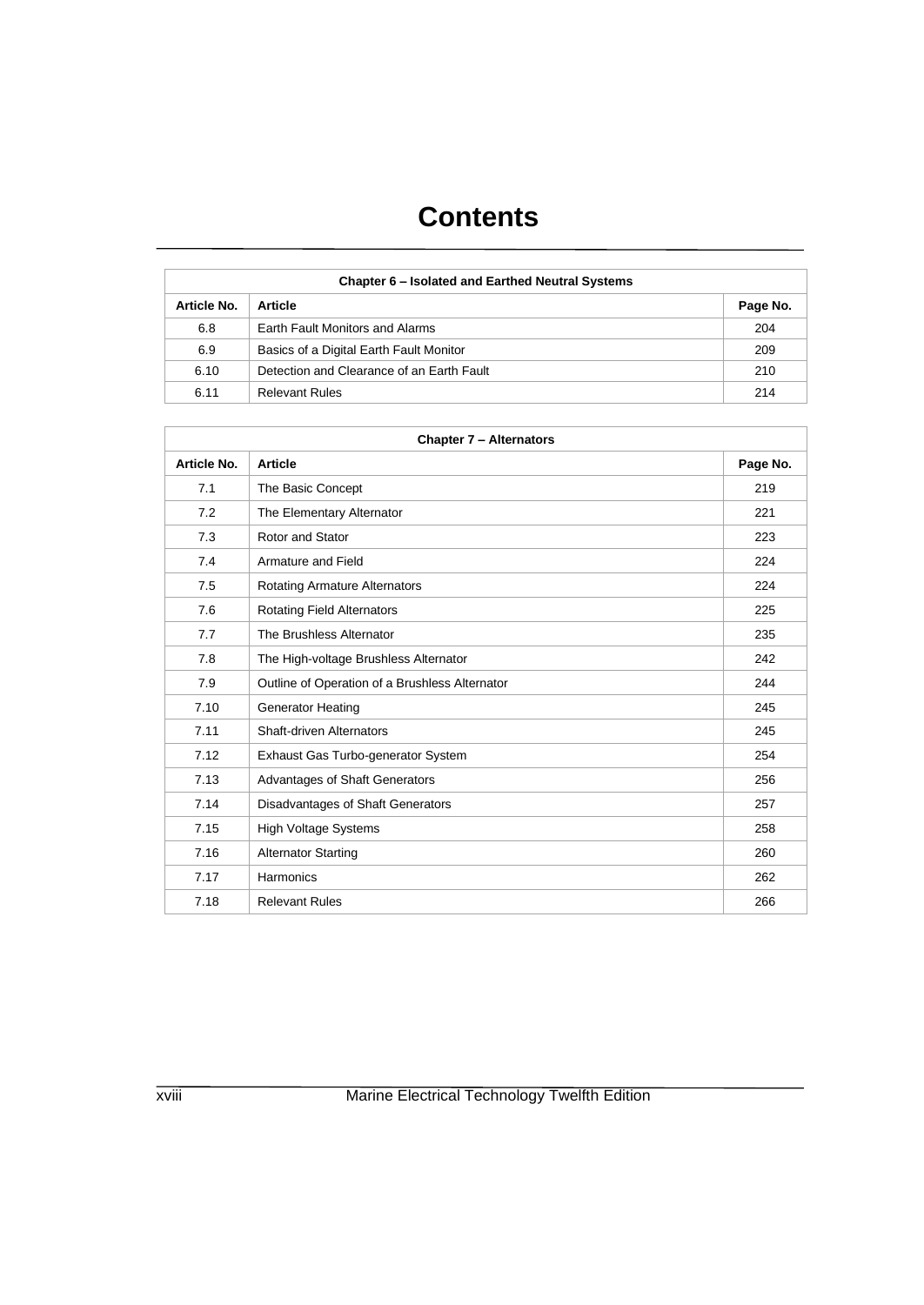| <b>Chapter 8 - Direct Current Generators</b> |                                              |          |
|----------------------------------------------|----------------------------------------------|----------|
| <b>Article No.</b>                           | <b>Article</b>                               | Page No. |
| 8.1                                          | Introduction                                 | 271      |
| 8.2                                          | <b>Field Poles</b>                           | 272      |
| 8.3                                          | Armature Windings                            | 273      |
| 8.4                                          | Commutator                                   | 274      |
| 8.5                                          | <b>Armature Reaction</b>                     | 276      |
| 8.6                                          | Reduced Cross-Sectional Area of the Pole Tip | 278      |
| 8.7                                          | <b>Compensating Windings</b>                 | 278      |
| 8.8                                          | <b>Commutating Poles</b>                     | 279      |
| 8.9                                          | Commutation                                  | 280      |
| 8.10                                         | Multi-polar Machines                         | 282      |
| 8.11                                         | <b>Types of Direct Current Generators</b>    | 282      |
| 8.12                                         | Series Wound Generator                       | 283      |
| 8.13                                         | <b>Shunt Wound Generator</b>                 | 285      |
| 8.14                                         | <b>Compound Wound Generators</b>             | 288      |
| 8.15                                         | <b>Generator Control</b>                     | 294      |

| Chapter 9 - Automatic Voltage Regulators and Exciters |                                                    |          |
|-------------------------------------------------------|----------------------------------------------------|----------|
| Article No.                                           | <b>Article</b>                                     | Page No. |
| 9.1                                                   | Performance Requirements of Alternators            | 301      |
| 9.2                                                   | Operating Principle of an AVR                      | 303      |
| 9.3                                                   | <b>Exciters and Excitation Systems</b>             | 303      |
| 9.4                                                   | Thyristor-based Static Automatic Voltage Regulator | 307      |
| 9.5                                                   | Alternative Thyristor-based AVR Circuits           | 313      |
| 9.6                                                   | <b>Transformer-based Static Excitation System</b>  | 315      |
| 9.7                                                   | Transient Voltage Dip and Alternator Response      | 317      |
| 9.8                                                   | Effect of kW Loading                               | 320      |
| 9.9                                                   | Effect of kVAr Loading                             | 322      |
| 9.10                                                  | Additional (Important) Features in a Modern AVR    | 323      |
| 9.11                                                  | <b>Relevant ABS Rules</b>                          | 332      |

xix Marine Electrical Technology Twelfth Edition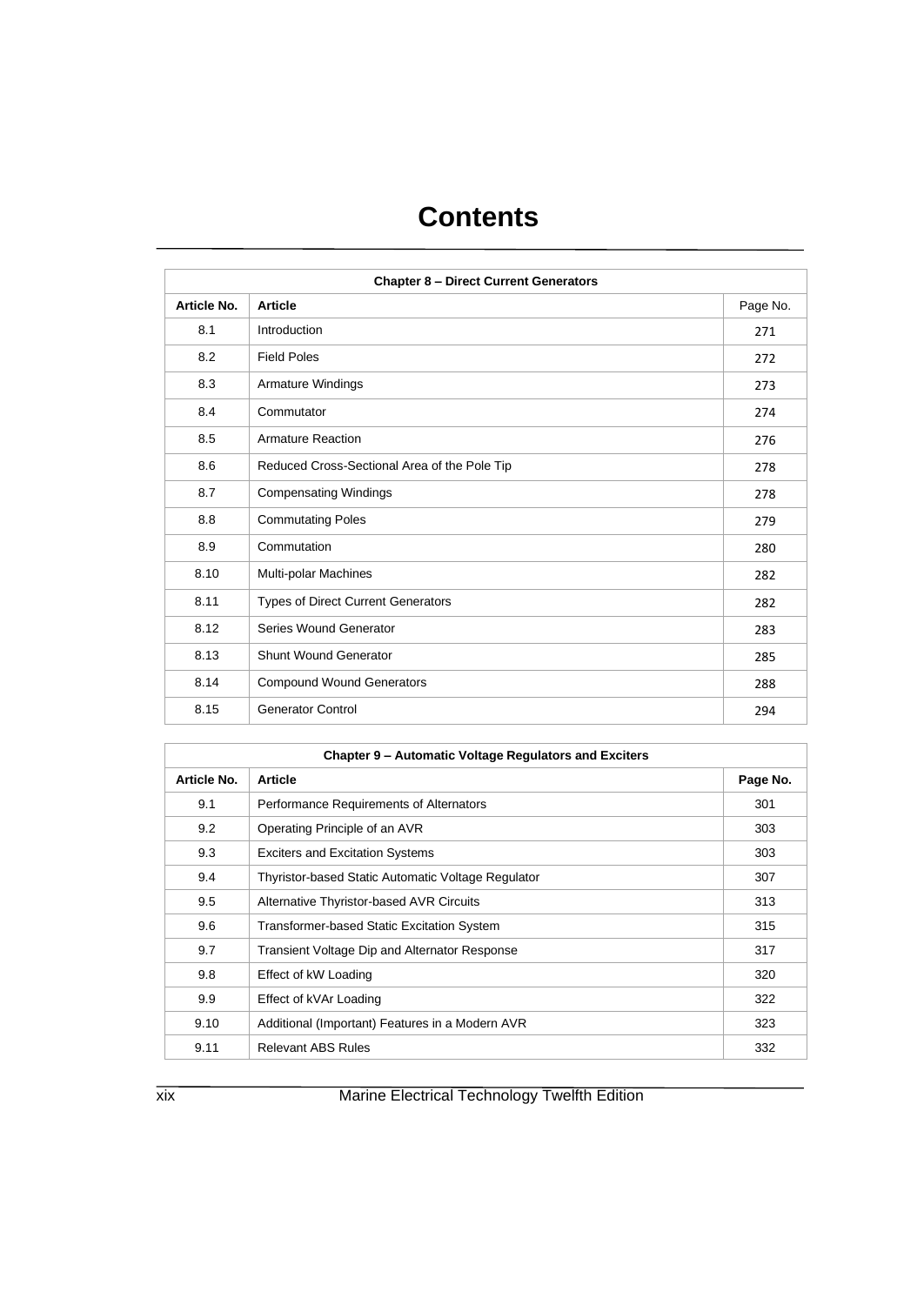| Chapter 10 - Fixed and Portable Instrumentation |                                                       |          |
|-------------------------------------------------|-------------------------------------------------------|----------|
| <b>Article No.</b>                              | <b>Article</b>                                        | Page No. |
| 10.1                                            | The Basics                                            | 337      |
| 10.2                                            | <b>Measuring System Terminology</b>                   | 337      |
| 10.3                                            | Some Useful Fundamentals                              | 340      |
| 10.4                                            | <b>In-Circuit Meters</b>                              | 342      |
| 10.5                                            | <b>Out-of-Circuit Meters</b>                          | 343      |
| 10.6                                            | Permanent Magnet Moving Coil Meter                    | 343      |
| 10.7                                            | Power Measurement                                     | 346      |
| 10.8                                            | The Electrodynamometer Wattmeter                      | 350      |
| 10.9                                            | Theory of an Electrodynamometer Wattmeter             | 353      |
| 10.10                                           | Shape of the Scale of an Electrodynamometer Wattmeter | 355      |
| 10.11                                           | Power in Poly-Phase Systems - Blondel's Theorem       | 356      |
| 10.12                                           | Measurement of Active Power in Three-Phase Circuits   | 356      |
| 10.13                                           | <b>Active Power Transducer</b>                        | 362      |
| 10.14                                           | Power Factor Measurement                              | 363      |
| 10.15                                           | <b>Frequency Meters</b>                               | 368      |
| 10.16                                           | The Synchroscope                                      | 369      |
| 10.17                                           | <b>Instrument Transformers</b>                        | 375      |
| 10.18                                           | <b>Digital Instruments</b>                            | 378      |
| 10.19                                           | Portable Measuring Instruments                        | 383      |
| 10.20                                           | <b>Relevant Rules</b>                                 | 399      |

| Chapter 11 - Paralleling of Alternators |                                           |          |  |
|-----------------------------------------|-------------------------------------------|----------|--|
| <b>Article No.</b>                      | <b>Article</b>                            | Page No. |  |
| 11.1                                    | The Basics                                | 403      |  |
| 11.2                                    | Manual Synchronising                      | 406      |  |
| 11.3                                    | Check-synchronising Unit                  | 409      |  |
| 11.4                                    | Automatic Synchronising                   | 409      |  |
| 11.5                                    | Synchronising with the Aid of Lamps       | 416      |  |
| 11.6                                    | Synchronising with the Aid of a Voltmeter | 419      |  |

xx Marine Electrical Technology Twelfth Edition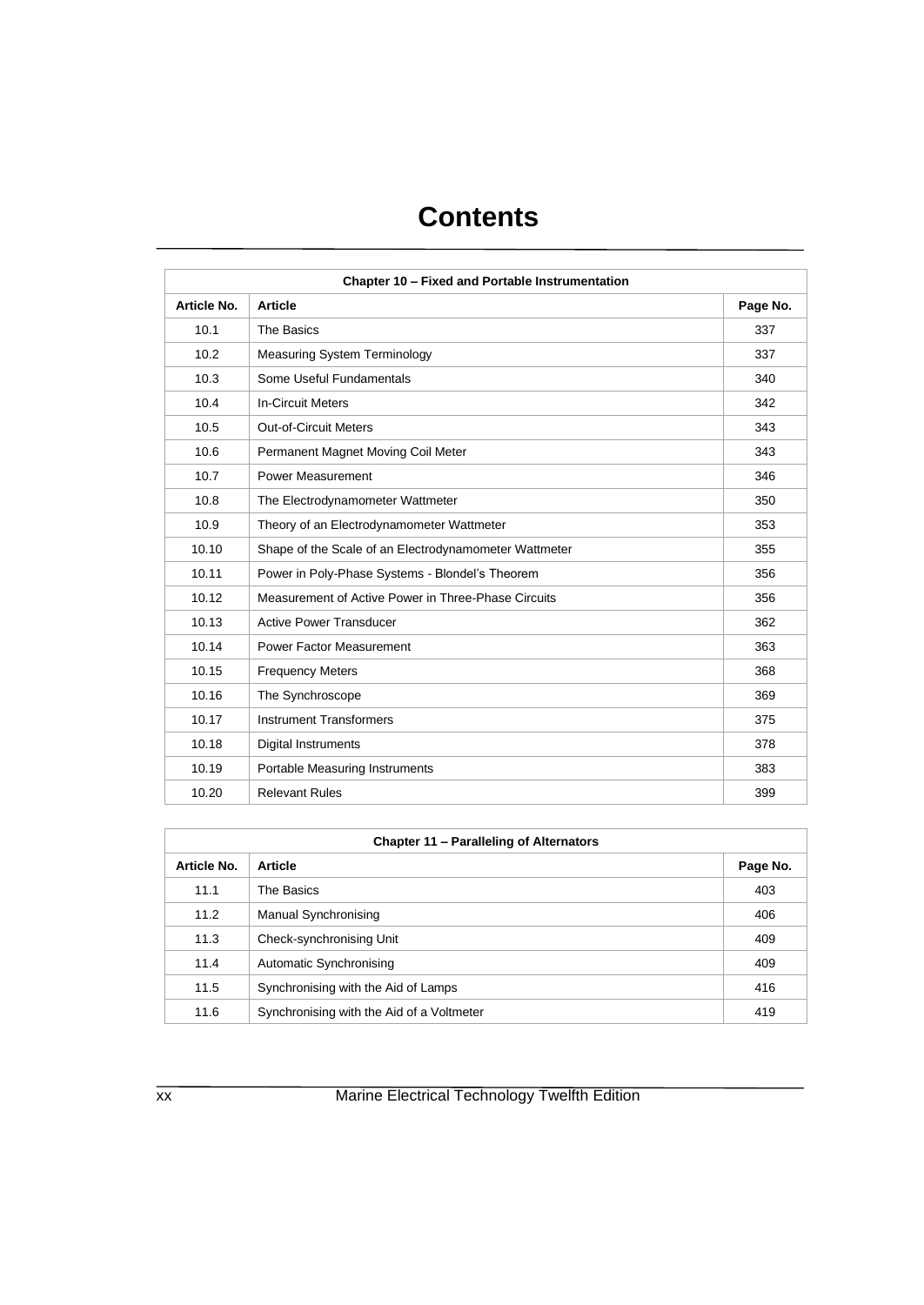| Chapter 11 - Paralleling of Alternators |                                  |          |
|-----------------------------------------|----------------------------------|----------|
| Article No.                             | <b>Article</b>                   | Page No. |
| 11.7                                    | <b>Parallel Operation</b>        | 420      |
| 11.8                                    | <b>Excitation Control</b>        | 421      |
| 11.9                                    | <b>Throttle Control</b>          | 423      |
| 11.10                                   | Load Sharing                     | 426      |
| 11.11                                   | Speed Droop and Power Generation | 439      |

| Chapter 12 - Switchboards and Switchgear |                                                                             |          |
|------------------------------------------|-----------------------------------------------------------------------------|----------|
| Article No.                              | <b>Article</b>                                                              | Page No. |
| 12.1                                     | Switchboards                                                                | 451      |
| 12.2                                     | Bus bars                                                                    | 460      |
| 12.3                                     | Instrumentation and Controls                                                | 464      |
| 12.4                                     | The Circuit Breaker (CB)                                                    | 467      |
| 12.5                                     | <b>Circuit Breakers for Alternators</b>                                     | 472      |
| 12.6                                     | Moulded Case Circuit Breakers (MCCBs)                                       | 484      |
| 12.7                                     | Miniature Circuit Breakers (MCBs)                                           | 487      |
| 12.8                                     | <b>Residual Current Circuit Breakers (RCCBs)</b>                            | 489      |
| 12.9                                     | Arc Fault Current Interrupters                                              | 490      |
| 12.10                                    | <b>Fused Isolators</b>                                                      | 491      |
| 12.11                                    | Effect of Harmonics at Receptacle Load Centres                              | 491      |
| 12.12                                    | Corrective and Preventive Actions in Case of a Fire in the Main Switchboard | 492      |
| 12.13                                    | <b>Relevant Rules</b>                                                       | 493      |

| <b>Chapter 13 - Electrical Motors</b> |                             |          |  |
|---------------------------------------|-----------------------------|----------|--|
| <b>Article No.</b>                    | <b>Article</b>              | Page No. |  |
| 13.1                                  | The 3-phase Induction Motor | 497      |  |
| 13.2                                  | The Synchronous Motor       | 500      |  |
| 13.3                                  | <b>DC</b> Motors            | 509      |  |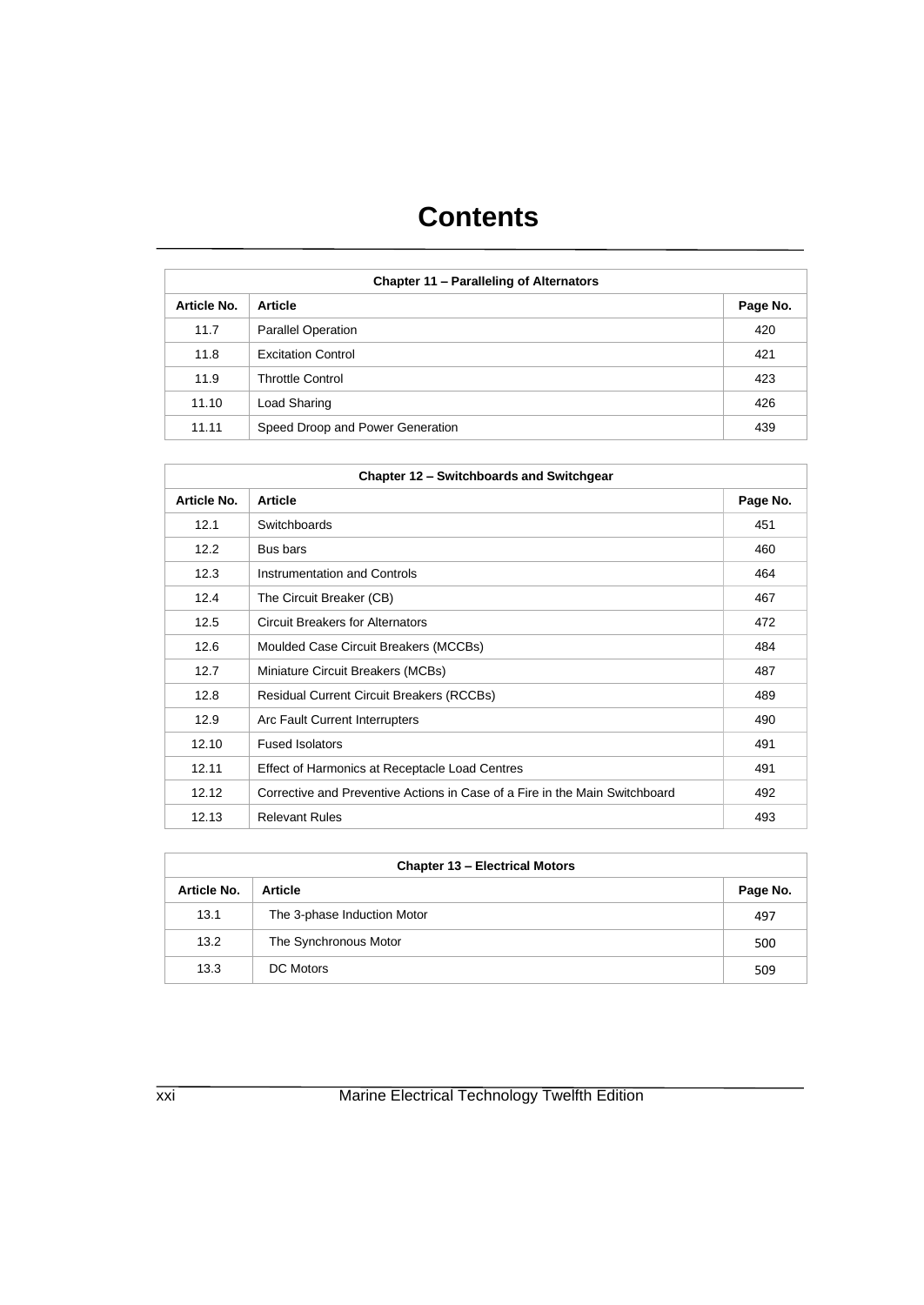| <b>Chapter 14 - Starters for Alternating Current Motors</b> |                                                  |          |
|-------------------------------------------------------------|--------------------------------------------------|----------|
| Article No.                                                 | <b>Article</b>                                   | Page No. |
| 14.1                                                        | The Contactor                                    | 533      |
| 14.2                                                        | The Direct-on-line or D.O.L. Starter             | 534      |
| 14.3                                                        | The Star-delta Starter                           | 559      |
| 14.4                                                        | Starting Torque of a Squirrel-cage Type of Motor | 572      |
| 14.5                                                        | Autotransformer Starter                          | 575      |
| 14.6                                                        | <b>Electronic Starters</b>                       | 578      |
| 14.7                                                        | Automatic Starting of Standby Motors             | 604      |
| 14.8                                                        | Speed Control of Induction Motors                | 607      |

| <b>Chapter 15 - Fault Protection Devices</b> |                                                         |          |
|----------------------------------------------|---------------------------------------------------------|----------|
| <b>Article No.</b>                           | <b>Article</b>                                          | Page No. |
| 15.1                                         | Identifying the Need for Circuit Protection             | 617      |
| 15.2                                         | <b>Direct Shorts</b>                                    | 618      |
| 15.3                                         | <b>Excessive Current</b>                                | 621      |
| 15.4                                         | <b>Excessive Heat</b>                                   | 621      |
| 15.5                                         | Over-voltage                                            | 622      |
| 15.6                                         | Surge                                                   | 623      |
| 15.7                                         | Transients                                              | 625      |
| 15.8                                         | Ripple                                                  | 627      |
| 15.9                                         | <b>Spikes</b>                                           | 627      |
| 15.10                                        | Overload                                                | 628      |
| 15.11                                        | <b>Circuit Protection</b>                               | 628      |
| 15.12                                        | Alternator and Associated Systems' Protection           | 629      |
| 15.13                                        | Protection Scheme on a High-voltage System (LNG Vessel) | 643      |
| 15.14                                        | Protection through Fuses                                | 644      |
| 15.15                                        | Protection Discrimination and Selective Coordination    | 667      |
| 15.16                                        | <b>Motor Protection</b>                                 | 670      |
| 15.17                                        | <b>Cable Protection</b>                                 | 683      |
| 15.18                                        | <b>Busbar Protection</b>                                | 684      |
| 15.19                                        | <b>Relevant Rules</b>                                   | 685      |

xxii Marine Electrical Technology Twelfth Edition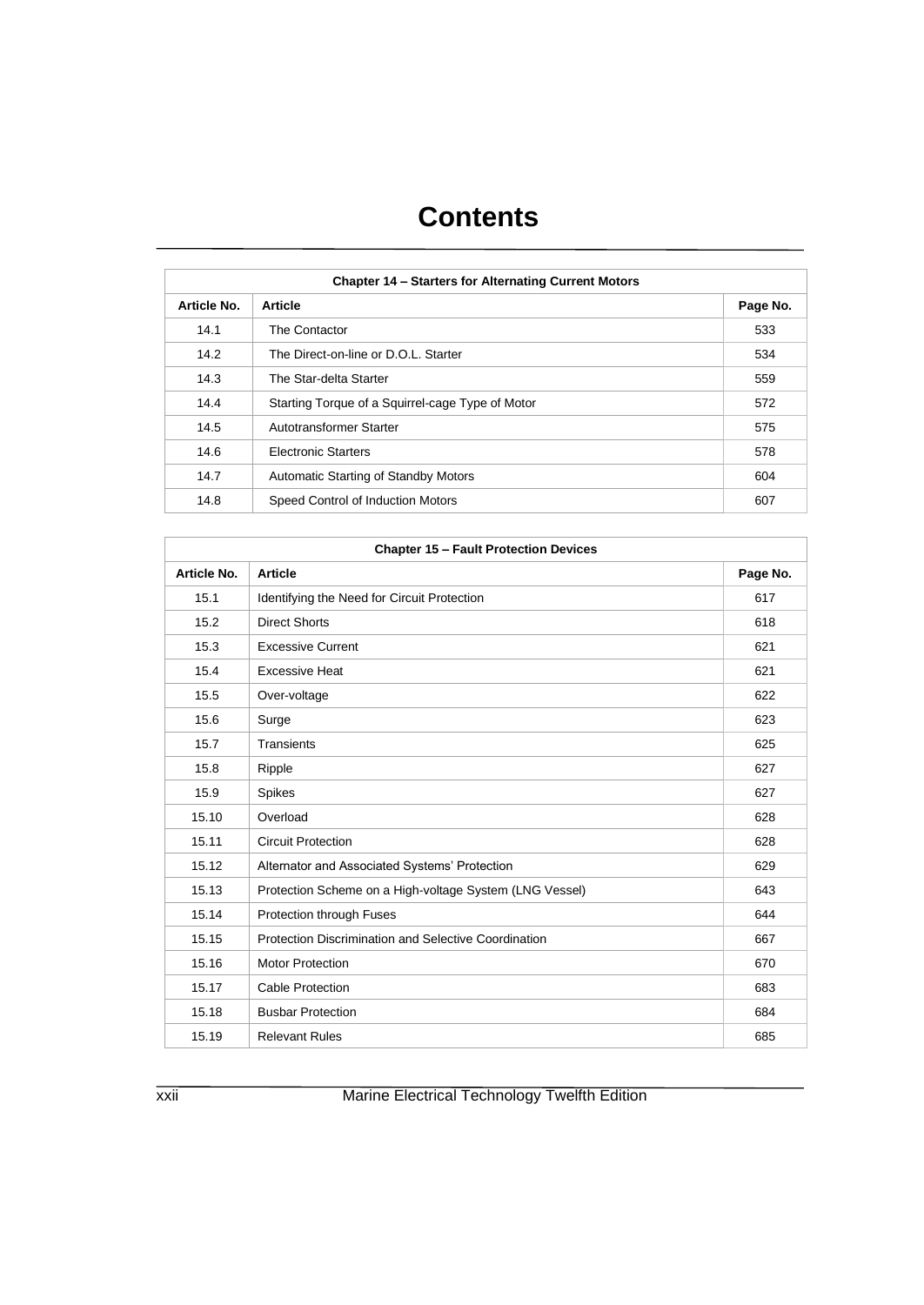| <b>Chapter 16 - Electric Cables</b> |                                                       |          |
|-------------------------------------|-------------------------------------------------------|----------|
| Article No.                         | <b>Article</b>                                        | Page No. |
| 16.1                                | The Basics                                            | 691      |
| 16.2                                | Conductors                                            | 692      |
| 16.3                                | <b>Temperature Coefficient</b>                        | 693      |
| 16.4                                | Current Rating and Voltage Drop                       | 693      |
| 16.5                                | <b>Cable Sizes</b>                                    | 695      |
| 16.6                                | US and British Comparative Sizes for Cables and Lines | 695      |
| 16.7                                | Cable Testing                                         | 698      |
| 16.8                                | Electrical Cable Codes                                | 699      |
| 16.9                                | Practical Tips on Wiring                              | 704      |
| 16.10                               | Cable and Wire-Marking Systems                        | 707      |
| 16.11                               | Crimping Joints                                       | 709      |
| 16.12                               | <b>Relevant Rules</b>                                 | 711      |

| Chapter 17 - Insulation and Ingress Protection |                                                                       |          |
|------------------------------------------------|-----------------------------------------------------------------------|----------|
| Article No.                                    | <b>Article</b>                                                        | Page No. |
| 17.1                                           | The Basics                                                            | 715      |
| 17.2                                           | Classes of Insulation                                                 | 716      |
| 17.3                                           | Ageing of Insulation                                                  | 718      |
| 17.4                                           | Insulating Materials generally used in a Low to Medium Power AC Motor | 719      |
| 17.5                                           | Motor Ratings versus Temperature                                      | 720      |
| 17.6                                           | <b>Temperature Ratings</b>                                            | 721      |
| 17.7                                           | <b>Temperature Rise</b>                                               | 721      |
| 17.8                                           | Determination of Hot Temperature                                      | 722      |
| 17.9                                           | Conductor Insulation                                                  | 725      |
| 17.10                                          | <b>Insulating Materials</b>                                           | 728      |
| 17.11                                          | Separators and Fillers                                                | 731      |
| 17.12                                          | Cable Sheath                                                          | 731      |
| 17.13                                          | Cable Gland                                                           | 734      |
| 17.14                                          | Plugs and Sockets for Reefer Containers                               | 736      |
| 17.15                                          | Degrees of Protection for an Enclosure                                | 737      |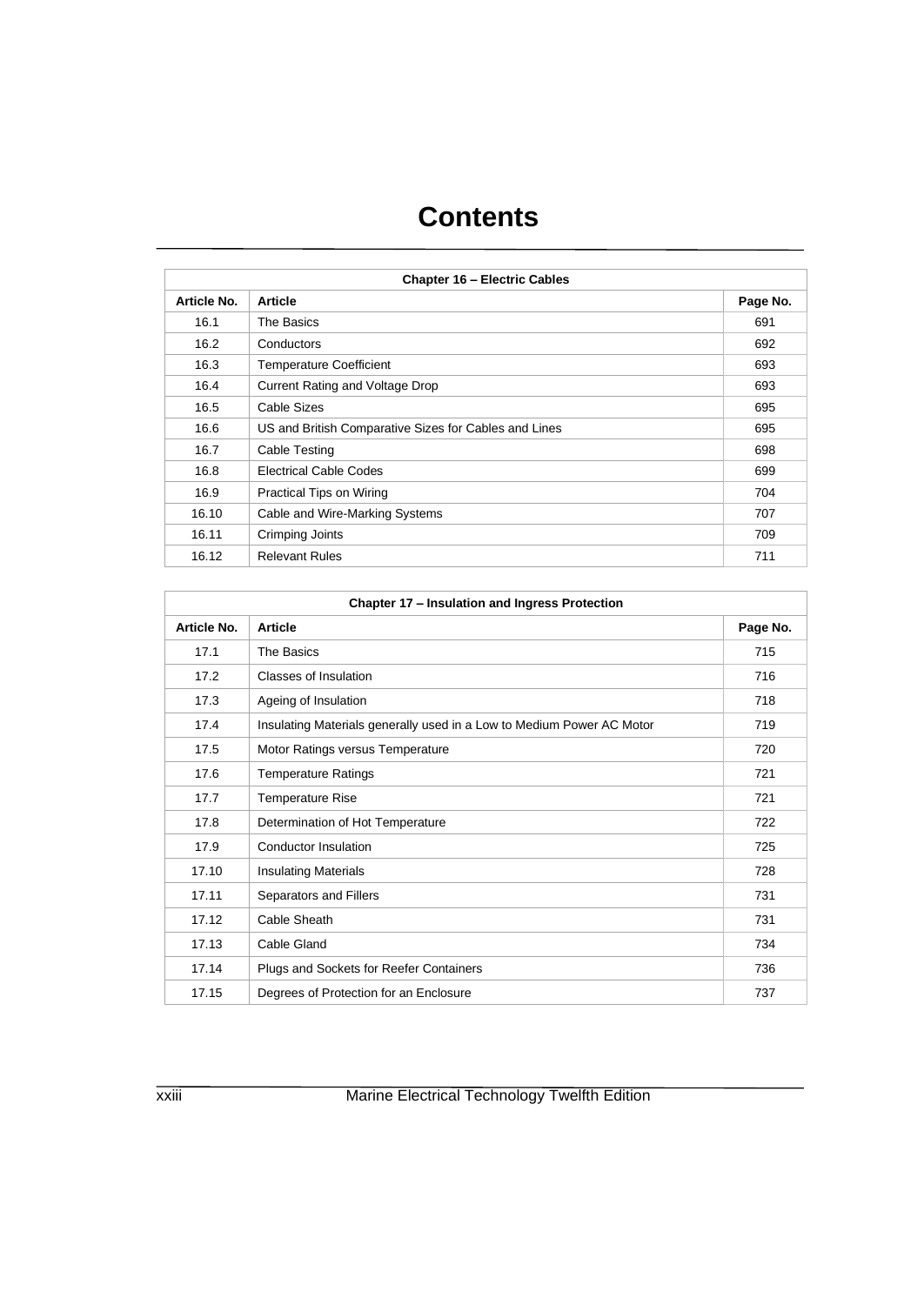| <b>Chapter 18 - Electrical Propulsion Systems</b> |                                                                |          |
|---------------------------------------------------|----------------------------------------------------------------|----------|
| Article No.                                       | <b>Article</b>                                                 | Page No. |
| 18.1                                              | <b>Layout and General Features</b>                             | 743      |
| 18.2                                              | <b>Optimising Storage Space</b>                                | 746      |
| 18.3                                              | Ships Equipped with an Auxiliary Propulsion System             | 747      |
| 18.4                                              | <b>Electrical Propulsion</b>                                   | 749      |
| 18.5                                              | Advantages of Electrical Propulsion                            | 751      |
| 18.6                                              | Disadvantages of Electrical Propulsion                         | 752      |
| 18.7                                              | Turbo-electric Propulsion                                      | 753      |
| 18.8                                              | AC Single-Speed Drive with a Controllable Pitch Propeller      | 756      |
| 18.9                                              | AC Induction Motor Drive with a Controllable Pitch Propeller   | 756      |
| 18.10                                             | Fixed-Speed Alternators with Variable-Speed Synchronous Motors | 759      |
| 18.11                                             | <b>Cycloconverter Method of Speed Control</b>                  | 760      |
| 18.12                                             | Advanced Diesel-electric Propulsion Systems                    | 761      |
| 18.13                                             | <b>Thruster Propulsion Systems</b>                             | 781      |
| 18.14                                             | <b>Relevant Rules</b>                                          | 802      |

| Chapter 19 - Steering and Stabiliser Systems |                                                 |          |
|----------------------------------------------|-------------------------------------------------|----------|
| Article No.                                  | <b>Article</b>                                  | Page No. |
| 19.1                                         | <b>Fundamental Concepts</b>                     | 809      |
| 19.2                                         | Anschütz Auto Steering                          | 826      |
| 19.3                                         | Sperry Marine Steering Gear                     | 833      |
| 19.4                                         | <b>Rudder Position Indicator</b>                | 837      |
| 19.5                                         | Synchros for Rudder Angle and Course Indication | 839      |
| 19.6                                         | The Rate of Turn Indicator                      | 841      |
| 19.7                                         | Steering Gear Testing and Drills                | 842      |
| 19.8                                         | <b>Roll Stabiliser for Ships</b>                | 843      |
| 19.9                                         | <b>Relevant Rules</b>                           | 848      |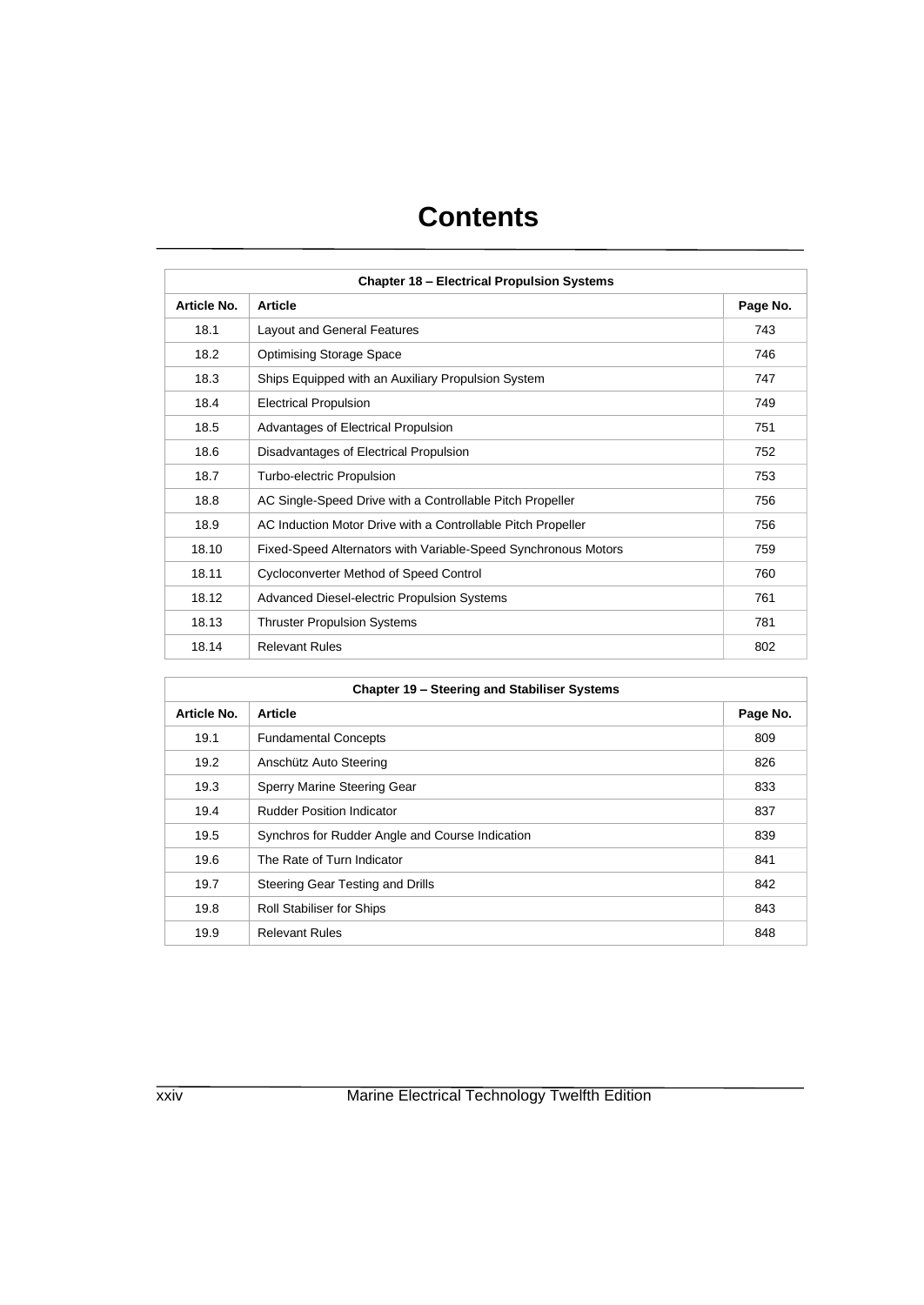| <b>Chapter 20 - Deck Machinery</b> |                                                   |          |
|------------------------------------|---------------------------------------------------|----------|
| Article No.                        | <b>Article</b>                                    | Page No. |
| 20.1                               | The Anchor Windlass                               | 853      |
| 20.2                               | Safety Cut-outs of Passenger Lifts                | 864      |
| 20.3                               | Deck Cranes                                       | 865      |
| 20.4                               | Deck Machinery Control Systems                    | 869      |
| 20.5                               | Safety Features in Modern Cranes                  | 879      |
| 20.6                               | <b>Gantry Travelling Slewing Crane</b>            | 884      |
| 20.7                               | Crane Checks Prior to Cargo Operation             | 884      |
| 20.8                               | Duties on of an Electrical Officer for Cargo Gear | 887      |

| Chapter 21 - Batteries and Battery Charging |                                                  |          |
|---------------------------------------------|--------------------------------------------------|----------|
| Article No.                                 | <b>Article</b>                                   | Page No. |
| 21.1                                        | The Primary Cell                                 | 891      |
| 21.2                                        | The Secondary Cell                               | 892      |
| 21.3                                        | Electrochemical Action                           | 892      |
| 21.4                                        | <b>Battery Supplies</b>                          | 893      |
| 21.5                                        | Lead-Acid Storage Batteries                      | 894      |
| 21.6                                        | The Wet or Flooded Cell                          | 895      |
| 21.7                                        | Maintenance-free Sealed Lead-acid Batteries      | 901      |
| 21.8                                        | Electrical Characteristics of the Lead-acid Cell | 906      |
| 21.9                                        | Polarization of the Cell                         | 913      |
| 21.10                                       | <b>Local Action</b>                              | 914      |
| 21.11                                       | Nickel-Cadmium Storage Batteries                 | 914      |
| 21.12                                       | Silver-Zinc Cell                                 | 918      |
| 21.13                                       | Silver-Cadmium Cell                              | 918      |
| 21.14                                       | Lithium-Ion Battery for 406 MHz EPIRBs           | 919      |
| 21.15                                       | <b>Battery Charging</b>                          | 920      |
| 21.16                                       | Charging of Lead-Acid Batteries                  | 922      |
| 21.17                                       | Charging of Nickel Cadmium Batteries             | 928      |
| 21.18                                       | Thermal Runaway                                  | 929      |
| 21.19                                       | Methods of Charging                              | 930      |
| 21.20                                       | Single-Rate and Two-Rate Battery Chargers        | 932      |

xxv Marine Electrical Technology Twelfth Edition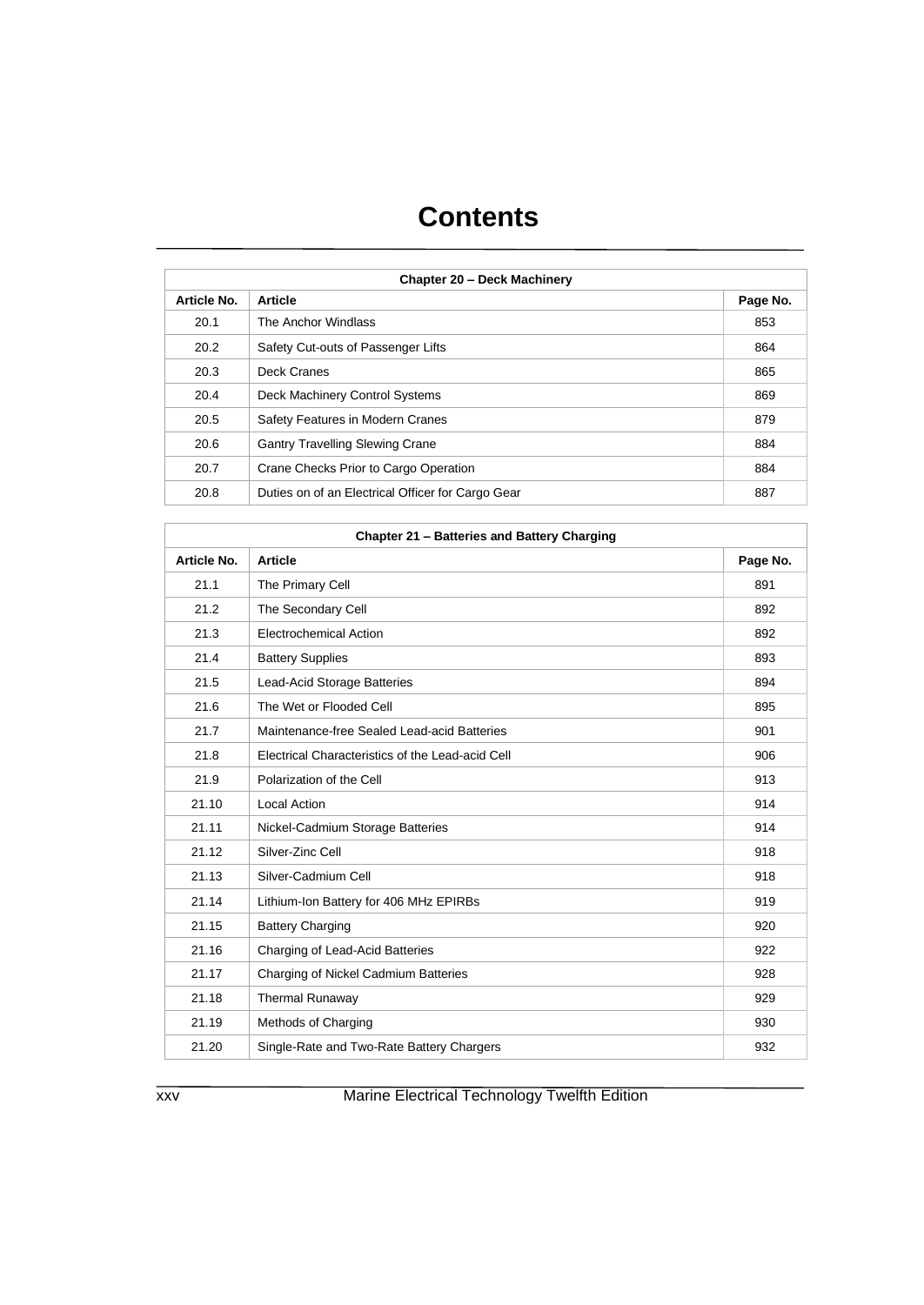| Chapter 21 – Batteries and Battery Charging |                                                        |          |
|---------------------------------------------|--------------------------------------------------------|----------|
| <b>Article No.</b>                          | <b>Article</b>                                         | Page No. |
| 21.21                                       | Automatic Thyristor-controlled Battery Charger         | 935      |
| 21.22                                       | Lifeboat Battery Charger                               | 941      |
| 21.23                                       | Battery Installations and Safety Measures              | 942      |
| 21.24                                       | First Aid Treatment for Contact due to Spillage        | 948      |
| 21.25                                       | Reclaiming, Recycling and Re-using Lead Acid Batteries | 948      |
| 21.26                                       | <b>Relevant Rules</b>                                  | 949      |

| <b>Chapter 22 - Lighting Systems</b> |                                                      |          |
|--------------------------------------|------------------------------------------------------|----------|
| Article No.                          | <b>Article</b>                                       | Page No. |
| 22.1                                 | The Basics                                           | 957      |
| 22.2                                 | Incandescent Lamps                                   | 959      |
| 22.3                                 | Discharge Lamps                                      | 962      |
| 22.4                                 | Hot Cathode Low Pressure Mercury Fluorescent Lamps   | 962      |
| 22.5                                 | High Pressure Mercury Fluorescent Lamps              | 967      |
| 22.6                                 | Low Pressure Sodium Vapour Lamps                     | 968      |
| 22.7                                 | High Pressure Sodium Vapour Lamps                    | 968      |
| 22.8                                 | Disposal of Lamps Containing Mercury                 | 969      |
| 22.9                                 | Lamp Caps                                            | 971      |
| 22.10                                | Effects of Voltage on the Performance of Lamps       | 972      |
| 22.11                                | Navigation and Signal Lights                         | 972      |
| 22.12                                | Modern LED-based Navigation Lights                   | 977      |
| 22.13                                | Signals for a Power-driven Ship Under Way (At Night) | 977      |
| 22.14                                | <b>Emergency Lighting</b>                            | 978      |
| 22.15                                | <b>Relevant Rules</b>                                | 980      |

| <b>Chapter 23 – Gas Analysers</b> |                                                     |          |
|-----------------------------------|-----------------------------------------------------|----------|
| Article No.                       | <b>Article</b>                                      | Page No. |
| 23.1                              | The Combustible Gas Indicator (CGI) or Explosimeter | 983      |
| 23.2                              | The Tankscope                                       | 988      |
| 23.3                              | Thick Film Technology Gas Analysis                  | 993      |
| 23.4                              | Carbon Monoxide and Carbon Dioxide Analysis         | 995      |
| 23.5                              | Portable Oxygen Analyser - Model: Draeger E-11      | 998      |

xxvi Marine Electrical Technology Twelfth Edition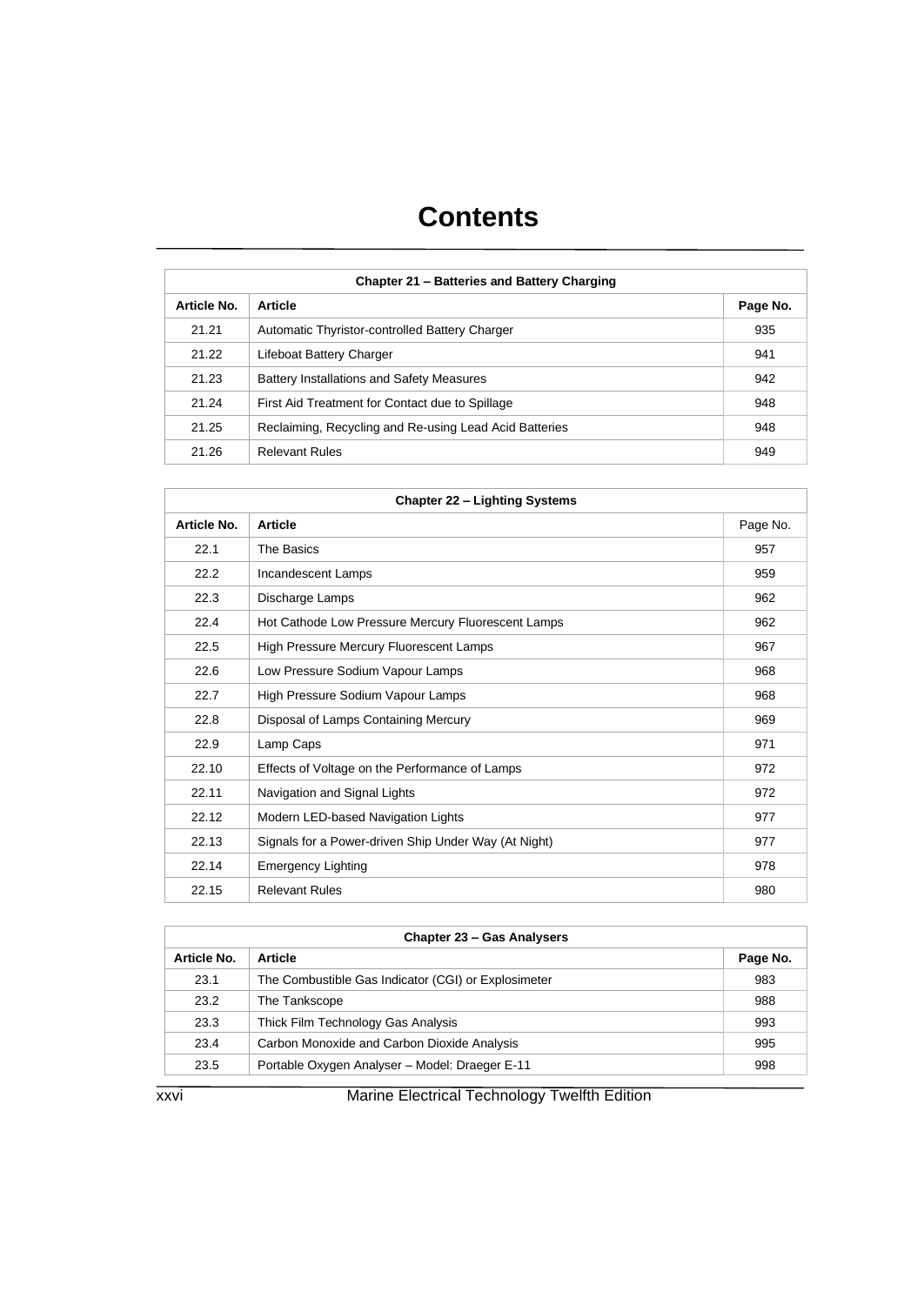| <b>Chapter 23 - Gas Analysers</b> |                                                                     |          |
|-----------------------------------|---------------------------------------------------------------------|----------|
| Article No.                       | <b>Article</b>                                                      | Page No. |
| 23.6                              | Fixed Oxygen Analyser - Beckman Oxygen Analyser (Pauling Cell Type) | 1002     |
| 23.7                              | Beckman Oxygen Analyser (Munday Cell Type)                          | 1003     |
| 23.8                              | Zirconia Oxygen Analysis                                            | 1007     |
| 23.9                              | Things to Remember in Gas Dangerous Areas                           | 1008     |
| 23.10                             | <b>Relevant Rules</b>                                               | 1009     |

| Chapter 24 - Alarm and Monitoring Systems |                                                       |          |
|-------------------------------------------|-------------------------------------------------------|----------|
| Article No.                               | <b>Article</b>                                        | Page No. |
| 24.1                                      | Important Aspects of Alarm and Monitoring Systems     | 1013     |
| 24.2                                      | Fire Alarms and Detection                             | 1015     |
| 24.3                                      | <b>Heat Detectors</b>                                 | 1018     |
| 24.4                                      | The Combustion Detector                               | 1020     |
| 24.5                                      | Detectors Reacting to Radiation Emanating from Flames | 1023     |
| 24.6                                      | The Fire Alarm Control Panel                          | 1025     |
| 24.7                                      | <b>Fire Fighting Systems</b>                          | 1031     |
| 24.8                                      | Modern Methods of Fire Detection and Suppression      | 1036     |
| 24.9                                      | Crankcase Oil Mist Detector                           | 1040     |
| 24.10                                     | Dead Man Alarm                                        | 1051     |
| 24.11                                     | Miscellaneous Alarm Indication Systems                | 1055     |
| 24.12                                     | Scanning-type System                                  | 1058     |
| 24.13                                     | <b>Communication Systems</b>                          | 1068     |
| 24.14                                     | <b>Relevant Rules</b>                                 | 1069     |

| <b>Chapter 25 - Miscellaneous Systems</b> |                                                     |          |
|-------------------------------------------|-----------------------------------------------------|----------|
| Article No.                               | <b>Article</b>                                      | Page No. |
| 25.1                                      | Introduction                                        | 1075     |
| 25.2                                      | Cathodic Protection                                 | 1075     |
| 25.3                                      | <b>Shaft Earthing System</b>                        | 1090     |
| 25.4                                      | Marine Growth Prevention System                     | 1094     |
| 25.5                                      | Oily Water Separator (OWS)                          | 1097     |
| 25.6                                      | Oil Discharge Monitoring and Control System (ODMCS) | 1112     |
| 25.7                                      | Monitoring of Water Purity                          | 1114     |

xxvii Marine Electrical Technology Twelfth Edition